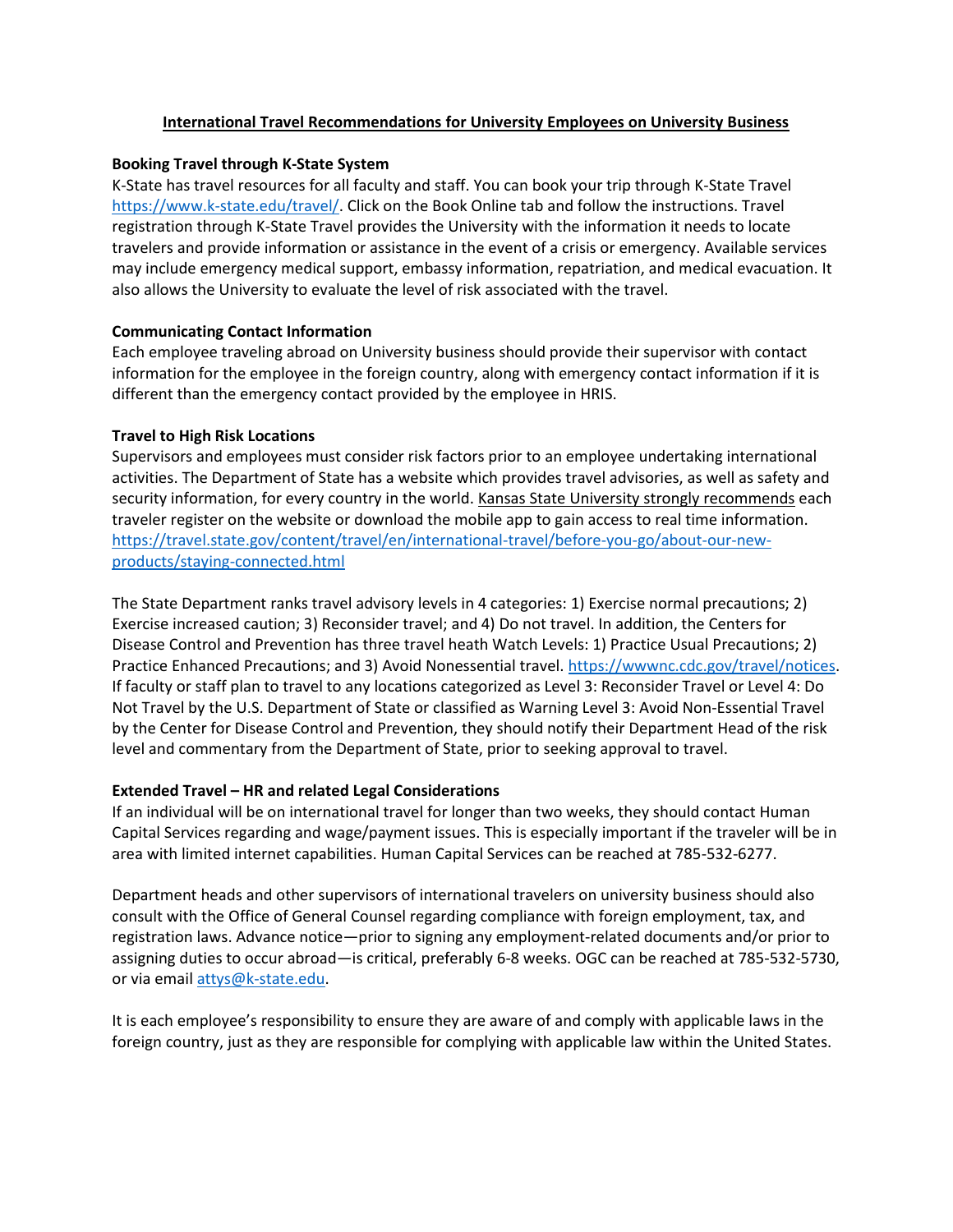## **Activities and Services Abroad--Contracts**

Any business, research, or other similar services received by or provided to the University (or its employees) while in country should be documented within a University contract prior to traveling. Requirements for University contracts are in PPM Chapter 3070, and time for review of international activities contracts generally is more extensive due to necessary coordination with counsel in country.

### **Travel Assistance Program**

K-State faculty and staff traveling abroad on K-State business are covered under an international policy through Chubb Insurance. This policy covers important costs that could be incurred while traveling abroad, including Emergency Medical Evacuation, Repatriation of Remains, a Family Assistance Benefit, a Bereavement Reunion Benefit, a Security Evacuation Benefit, and Worldwide Travel Assistance.

To obtain additional valuable information about the policy, or health and safety in your destination of travel, employees are encouraged to sign-up for the Chubb Travel Assistance Portal and explore their resources. The Chubb Insurance Travel Assist Card (pdf) which includes procedures on how to use the insurance, as well as numbers to call for access to assistance while abroad, is available at [https://www.k](https://www.k-state.edu/oip/faculty/ChubbInsuranceAssistanceCard.pdf)[state.edu/oip/faculty/ChubbInsuranceAssistanceCard.pdf.](https://www.k-state.edu/oip/faculty/ChubbInsuranceAssistanceCard.pdf)

#### **Immunizations**

A Travel Consult is available at the Lafene Allergy and Immunization Clinic to assist students, faculty, or staff who are traveling internationally. Two to three months before traveling (or as soon as practicable), schedule a travel consultation, which will include:

- Individual review of vaccination requirements for the region being visited.
- Travel recommendations for the region based on current health and safety precautions.
- Worksheet completion listing requirements and recommendations.
- Referral to a physician for any medications, health assessment, or needed instruction.
- Vaccinations are available and may be initiated at the time of the initial consult.

Information about health risks and suggested preventative measures is based on recommendations by the Centers for Disease Control and Prevention and the U.S. Department of State. Advance consultation with Lafene will help ensure that any recommended vaccinations, anti-malaria treatment (if indicated), medications, and other precautionary measures are made available to provide you with adequate protection by your departure date. Some vaccination requirements may take several months to be completed.

An initial consult requires a thirty-minute appointment. If vaccinations are to be given, allow for a sixtyminute appointment time. If a physician visit is recommended, an appointment may be made after the initial consultation. Please bring a record of prior immunizations to the initial appointment or upload the documents to the myLafene portal. Please also bring your completed Travel Clinic Form [\(https://www.k](https://www.k-state.edu/lafene/services/travel/index.html)[state.edu/lafene/services/travel/index.html\)](https://www.k-state.edu/lafene/services/travel/index.html) to your initial consultation.

There is no charge for the travel clinic consultation, but you will be charged for received vaccinations and purchased medications.

You can receive current prices for services, appointments, or additional information by calling 785-532- 6544.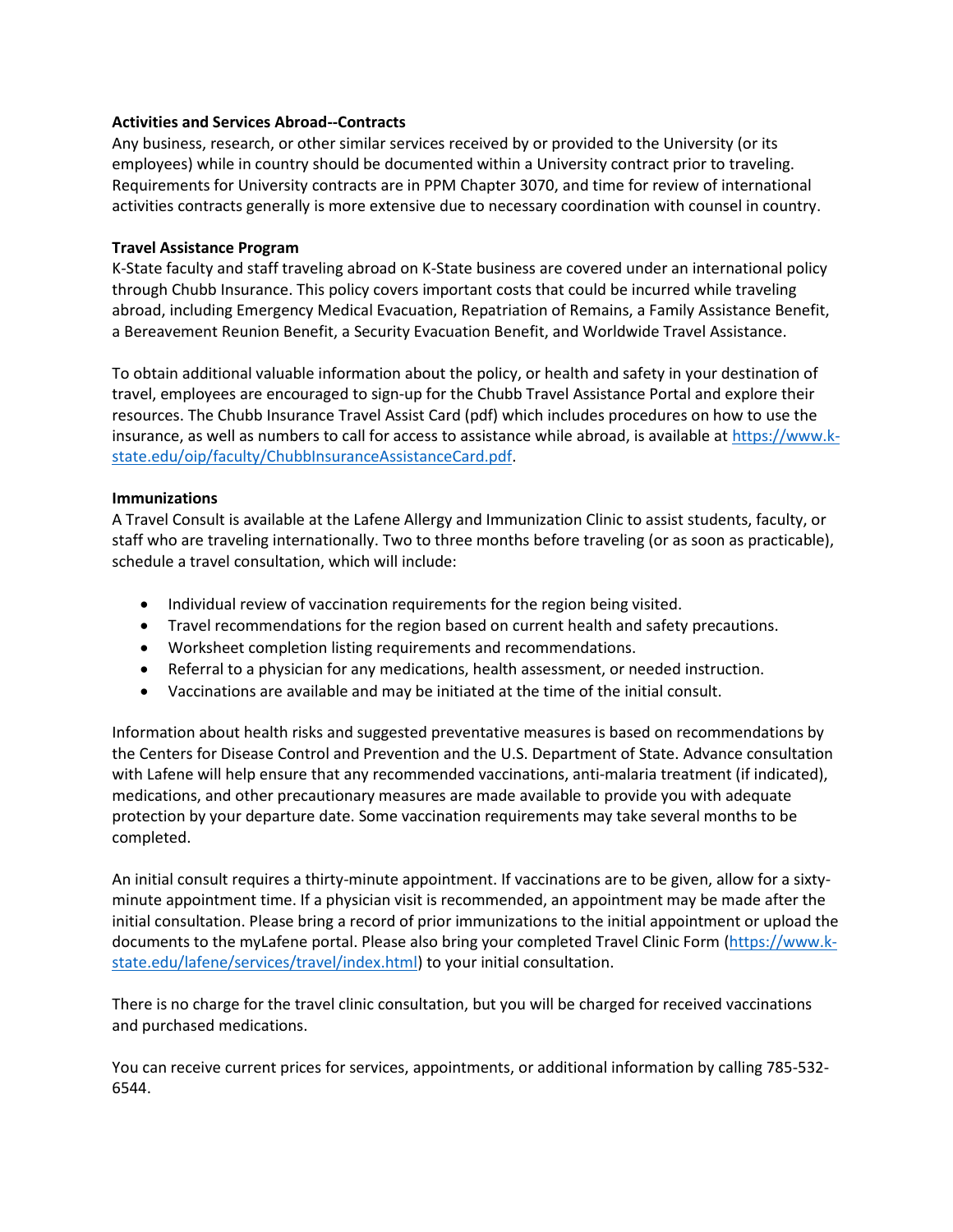# **Foreign Corrupt Practices Act and State Ethics Rules**

Generally, state ethics rules govern what state employees can receive, and the Foreign Corrupt Practices Act ("FCPA") is more focused on what can be given to "foreign officials" — who are quite broadly defined, to include such folks as faculty members at public universities abroad. Employees traveling abroad must be familiar with these rules.

Accepting or requesting gifts, meals, entertainment and travel offered because of your official position is generally prohibited, with several very limited exceptions. The State Governmental Ethics Commission's guidelines [\(https://ethics.kansas.gov/state-level-conflict-of-interest/guidelines-for-state-employees/\)](https://ethics.kansas.gov/state-level-conflict-of-interest/guidelines-for-state-employees/), have different rules for each of those categories. All State of Kansas employees are subject to these rules, and violations can result in a civil fine of up to \$5,000 and/or removal from state service. You must be familiar with the rules, know where to find answers, and adopt a practice of asking questions when in doubt. Compliance with these ethics rules are personal obligations and subject to fines and criminal penalties against the individual.

The FCPA prohibits the University and its employees (among others) from paying, authorizing, or promising to pay money *or anything of value* to a foreign official to influence the foreign official or to secure any improper advantage in order to assist in obtaining or retaining business. "Foreign officials" include an expansive group of people. Notably, "foreign officials" include employees and agents of government-owned and -controlled universities and businesses, such as faculty, administrators and other employees (and their family members) at counterpart public universities around the globe.

There is no exception to the FCPA simply because the meal, entertainment, gift or other payment is small; rather, the focus of the FCPA remains on the purpose of the payment.

Any plans to provide gifts, travel, meals, or entertainment to any "foreign official" should be scrutinized closely for FCPA compliance. If the person to whom the payment or anything of value is going to is assisting you or the University in conducting or retaining business or other benefits (such as in association with a University contract) or relieving you or the University from a legal requirement, you should consult with the Office of General Counsel prior to making any payment or gift. You can read more about the FCPA in the DOJ's resource guide [https://www.justice.gov/criminal-fraud/fcpa](https://www.justice.gov/criminal-fraud/fcpa-guidance)[guidance.](https://www.justice.gov/criminal-fraud/fcpa-guidance)

# **Traveling with Students**

Any faculty or staff member traveling with students to a foreign country is required to notify the Office of International Programs, Education Abroad at [oip@ksu.edu.](mailto:oip@ksu.edu) For more information, please see the memo from the Provost at [https://www.k-](https://www.k-state.edu/abroad/documents/policies/provostmemo_oippolicies.pdf)

[state.edu/abroad/documents/policies/provostmemo\\_oippolicies.pdf.](https://www.k-state.edu/abroad/documents/policies/provostmemo_oippolicies.pdf)

#### **Travel with Minimum Devices and Equipment**

Generally, employees should only travel with the minimum needed to get the work done while they are abroad. Electronic equipment that includes University data or other information should be kept to a minimum—if it is not needed, leave it at home.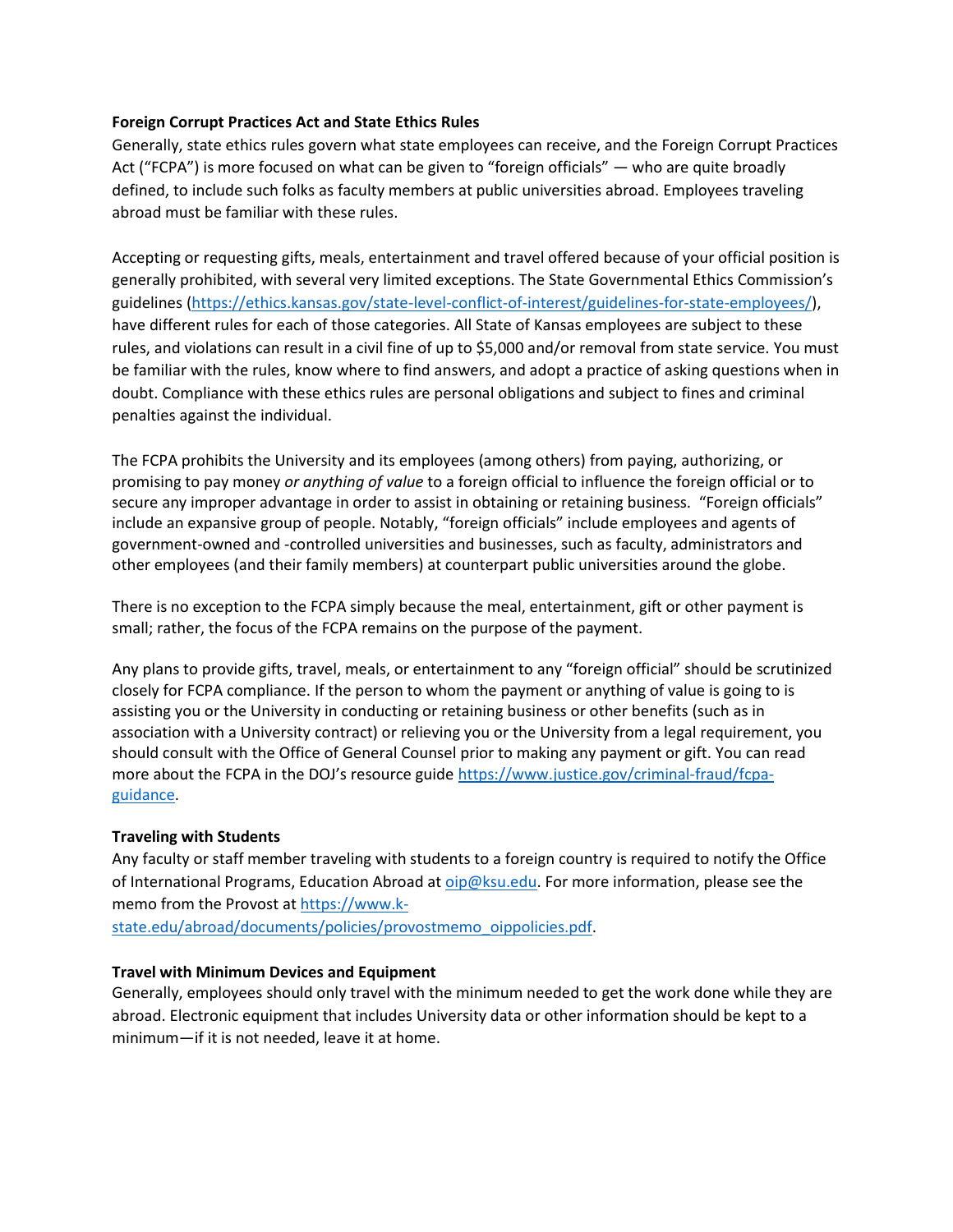To that end, employees traveling abroad should be aware of any confidential information on any device they are traveling with. There can be limited to no right to privacy in foreign countries and information may be copied or removed from phones and other devices.

If you do not feel you can travel without a laptop, phone, USB or other devices or equipment, please consult with IT services regarding a loaner laptop and other devices.

# **Export Controls**

Individuals traveling internationally on university business or with university property also are responsible for complying with export control laws and regulations. Export control regulations may restrict or prohibit some travel related activities or destinations, and/or may require licenses for others. The University Research Compliance Office (URCO) can help travelers assess what export control requirements apply to ensure institutional and individual compliance.

# Travelling with K-State Equipment

Most items, including laptops, tablets, cellphones, and commercial software, may be taken outside the U.S. under a license exception, "Temporary Imports, Exports, Re-exports, and Transfers (In-Country) ("TMP"). The TMP license exception allows the traveler to take K-State property out of the U.S. provided the item is (a) kept under the traveler's effective control and, (b) brought back to the U.S. within a year of the departure date. The traveler should use the TMP Certification to document application of the TMP license exception.

TMP does NOT apply to items or technologies controlled under the International Traffic in Arms Regulations (ITAR). In addition, some equipment such as global positioning systems, thermal imaging cameras, and inertial measurement systems are highly restricted and may require a license even when hand carried. Travelers are advised to contact URCO for guidance

K-State employees involved in export controlled research must ensure that there is no export controlled information on electronic devices taken during travel unless a specific license or other authorization is in place to take the information to the travel destination.

# Travelling with Personal Equipment

For personal laptops, tablets, cell phones, and commercial software, the Baggage ("BAG") license exception may apply. Similar to the TMP, the BAG license exception allows travelers to take certain personal items out of the U.S. provided the item is (i) kept under the traveler's control and (b) brought back to the U.S. within a year of the departure date. Traveler should use the BAG Certification to document application of the BAG license exception. The traveler is responsible for export controls compliance related to travel with personal items.

All forms can be found at <https://www.k-state.edu/comply/ecp/travel/index.html>

# Travel to Embargoed Destinations

The U.S. Department of Treasury, Office of Foreign Assets Control (OFAC), administers a number of economic sanctions and embargoes. The sanctions may be comprehensive and target a wide range of